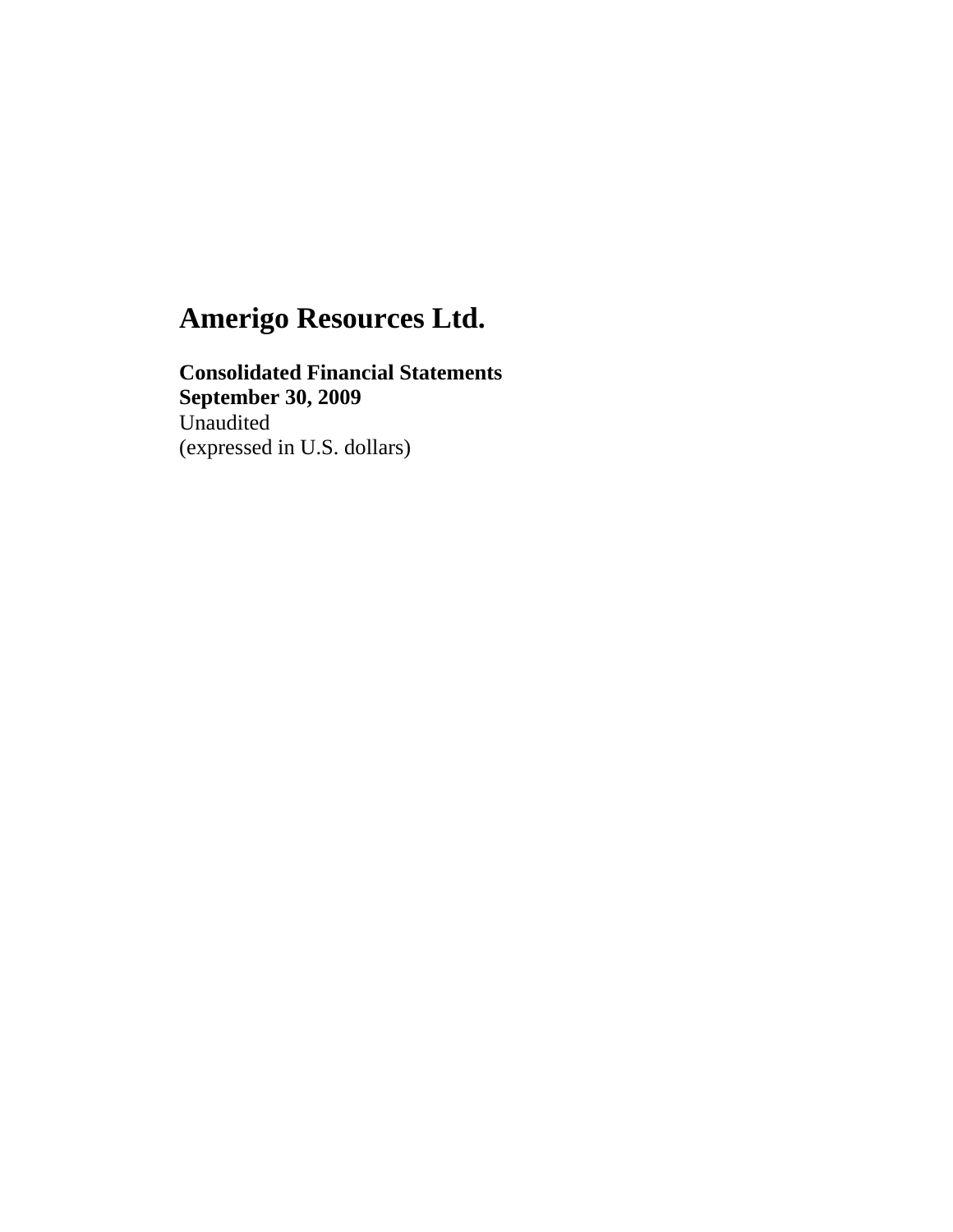Consolidated Balance Sheets (Unaudited)

(expressed in U.S. dollars)

| <b>Assets</b><br><b>Current assets</b><br>Cash and cash equivalents<br>2,881,832<br>Accounts receivable<br>19,877,151<br>Prepaid expenses<br>206,097<br>6,188,189<br>Plant supplies and inventory<br>29,153,269<br><b>Investments</b> (Note 10)<br>5,496,694<br><b>Property, plant and equipment</b> - net (Note 3)<br>119,527,875<br><b>Contractual right</b> - net (Note 4)<br>6,587,772<br><b>Other</b><br>75,319<br>160,840,929<br><b>Current liabilities</b><br>Accounts payable and accrued liabilities<br>13,076,613<br>Enami loans (Note 5)<br>5,724,312<br>El Teniente royalty payable (Note 6)<br>10,405,219<br>Bank loans (Note 7)<br>7,366,150<br>Due to non-controlling interests (Note $8(a)$ )<br>49,438<br>33,241,493<br>36,621,732<br><b>Bank loans</b> (Note 7)<br>3,605,360<br><b>Enami loans</b> (Note 5)<br>3,774,320<br><b>Other payables</b><br>1,313,724<br><b>Asset retirement obligation</b><br>5,373,714<br><b>Future income tax</b><br>7,505,938<br><b>Non-controlling interests</b> (Note $8(a)$ )<br>1,000<br>58,195,788<br><b>Shareholders' Equity</b><br><b>Capital stock</b> (Note 9)<br>63,646,327<br>Value assigned to stock options and warrants (Note 9(e))<br>3,884,325<br><b>Retained earnings</b><br>31,413,120<br>Accumulated other comprehensive income (loss)<br>3,701,369<br>102,645,141<br>94,035,715<br>160,840,929<br><b>Contingencies</b> (Note 12)<br><b>Subsequent events (Note 13)</b><br><b>Approved by the Board of Directors</b> |                             | September 30<br>2009<br>\$ | December 31<br>2008<br>\$                                   |
|----------------------------------------------------------------------------------------------------------------------------------------------------------------------------------------------------------------------------------------------------------------------------------------------------------------------------------------------------------------------------------------------------------------------------------------------------------------------------------------------------------------------------------------------------------------------------------------------------------------------------------------------------------------------------------------------------------------------------------------------------------------------------------------------------------------------------------------------------------------------------------------------------------------------------------------------------------------------------------------------------------------------------------------------------------------------------------------------------------------------------------------------------------------------------------------------------------------------------------------------------------------------------------------------------------------------------------------------------------------------------------------------------------------------------------------------------------------------------------------|-----------------------------|----------------------------|-------------------------------------------------------------|
|                                                                                                                                                                                                                                                                                                                                                                                                                                                                                                                                                                                                                                                                                                                                                                                                                                                                                                                                                                                                                                                                                                                                                                                                                                                                                                                                                                                                                                                                                        |                             |                            |                                                             |
| <b>Liabilities</b>                                                                                                                                                                                                                                                                                                                                                                                                                                                                                                                                                                                                                                                                                                                                                                                                                                                                                                                                                                                                                                                                                                                                                                                                                                                                                                                                                                                                                                                                     |                             |                            | 3,187,084<br>11,501,868<br>205,897<br>4,230,508             |
|                                                                                                                                                                                                                                                                                                                                                                                                                                                                                                                                                                                                                                                                                                                                                                                                                                                                                                                                                                                                                                                                                                                                                                                                                                                                                                                                                                                                                                                                                        |                             |                            | 19,125,357                                                  |
|                                                                                                                                                                                                                                                                                                                                                                                                                                                                                                                                                                                                                                                                                                                                                                                                                                                                                                                                                                                                                                                                                                                                                                                                                                                                                                                                                                                                                                                                                        |                             |                            | 1,855,435<br>116,243,844<br>6,950,942<br>83,299             |
|                                                                                                                                                                                                                                                                                                                                                                                                                                                                                                                                                                                                                                                                                                                                                                                                                                                                                                                                                                                                                                                                                                                                                                                                                                                                                                                                                                                                                                                                                        |                             |                            | 144,258,877                                                 |
|                                                                                                                                                                                                                                                                                                                                                                                                                                                                                                                                                                                                                                                                                                                                                                                                                                                                                                                                                                                                                                                                                                                                                                                                                                                                                                                                                                                                                                                                                        |                             |                            |                                                             |
|                                                                                                                                                                                                                                                                                                                                                                                                                                                                                                                                                                                                                                                                                                                                                                                                                                                                                                                                                                                                                                                                                                                                                                                                                                                                                                                                                                                                                                                                                        |                             |                            | 15,365,036<br>3,538,102<br>5,275,693<br>9,012,992<br>49,670 |
|                                                                                                                                                                                                                                                                                                                                                                                                                                                                                                                                                                                                                                                                                                                                                                                                                                                                                                                                                                                                                                                                                                                                                                                                                                                                                                                                                                                                                                                                                        |                             |                            | 5,896,837<br>1,004,599<br>5,122,382<br>4,956,851<br>1,000   |
|                                                                                                                                                                                                                                                                                                                                                                                                                                                                                                                                                                                                                                                                                                                                                                                                                                                                                                                                                                                                                                                                                                                                                                                                                                                                                                                                                                                                                                                                                        |                             |                            | 50,223,162                                                  |
|                                                                                                                                                                                                                                                                                                                                                                                                                                                                                                                                                                                                                                                                                                                                                                                                                                                                                                                                                                                                                                                                                                                                                                                                                                                                                                                                                                                                                                                                                        |                             |                            | 56, 345, 311<br>2,433,377<br>35,279,137<br>(22,110)         |
|                                                                                                                                                                                                                                                                                                                                                                                                                                                                                                                                                                                                                                                                                                                                                                                                                                                                                                                                                                                                                                                                                                                                                                                                                                                                                                                                                                                                                                                                                        |                             |                            |                                                             |
|                                                                                                                                                                                                                                                                                                                                                                                                                                                                                                                                                                                                                                                                                                                                                                                                                                                                                                                                                                                                                                                                                                                                                                                                                                                                                                                                                                                                                                                                                        |                             |                            | 144,258,877                                                 |
|                                                                                                                                                                                                                                                                                                                                                                                                                                                                                                                                                                                                                                                                                                                                                                                                                                                                                                                                                                                                                                                                                                                                                                                                                                                                                                                                                                                                                                                                                        | "Robert Gayton"<br>Director | "Ruston Goepel"            | Director                                                    |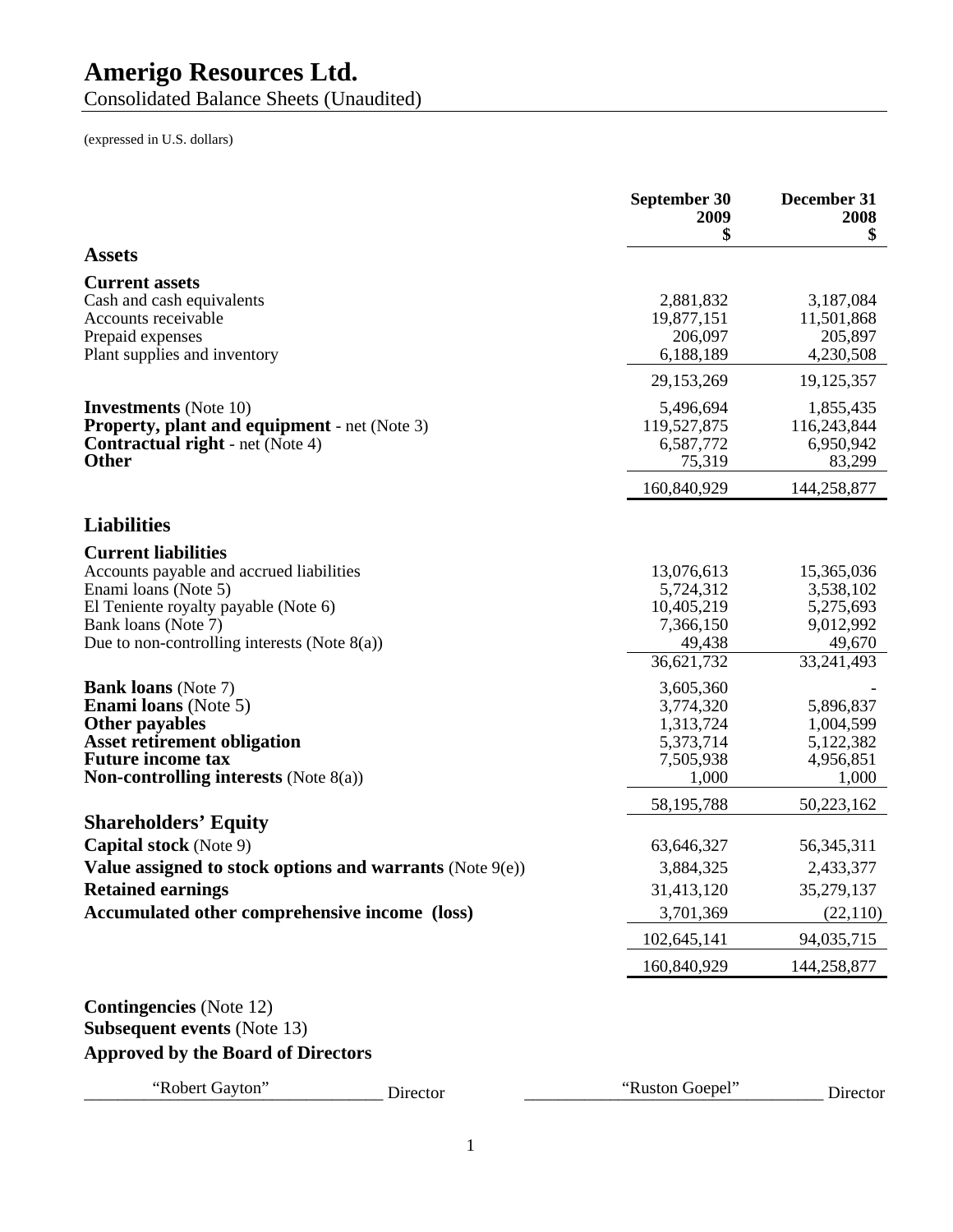Consolidated Statements of Operations and Comprehensive Income (Loss) (Unaudited)

# (expressed in U.S. dollars)

|                                                           | <b>Quarter</b> ended<br>September 30,<br>2009 | <b>Quarter</b> ended<br>September 30,<br>2008 | Nine months<br>ended<br>September 30,<br>2009 | Nine months<br>ended<br>September 30,<br>2008 |
|-----------------------------------------------------------|-----------------------------------------------|-----------------------------------------------|-----------------------------------------------|-----------------------------------------------|
|                                                           | \$                                            | \$                                            | \$                                            | \$                                            |
| <b>Revenue</b>                                            | 24,532,499                                    | 29,915,602                                    | 55,621,143                                    | 97,013,303                                    |
| <b>Costs</b>                                              |                                               |                                               |                                               |                                               |
| Production costs                                          | 13,813,976                                    | 19,368,515                                    | 37,579,258                                    | 55,501,073                                    |
| El Teniente royalty (Note 6)                              | 4,686,346                                     | 6,631,296                                     | 10,296,948                                    | 17,097,521                                    |
| Depreciation and amortization                             | 1,811,765                                     | 1,453,941                                     | 5,043,576                                     | 3,815,186                                     |
| Administration                                            | 404,432                                       | 910,159                                       | 1,060,517                                     | 1,920,188                                     |
| Transportation                                            | 280,798                                       | 315,692                                       | 789,603                                       | 819,080                                       |
| Asset retirement accretion cost                           | 83,778                                        | 83,777                                        | 251,332                                       | 251,332                                       |
| <b>Cost of sales</b>                                      | 21,081,095                                    | 28,763,380                                    | 55,021,234                                    | 79,404,380                                    |
| <b>Operating profit</b>                                   | 3,451,404                                     | 1,152,222                                     | 599,909                                       | 17,608,923                                    |
| Other expenses                                            |                                               |                                               |                                               |                                               |
| Office and general expenses                               | 232,767                                       | 356,114                                       | 664,194                                       | 1,167,153                                     |
| Salaries, management and                                  |                                               |                                               |                                               |                                               |
| professional fees                                         | 280,952                                       | 266,608                                       | 750,453                                       | 909,165                                       |
| Interest expense                                          | 585,027                                       | 116,608                                       | 1,760,610                                     | 338,262                                       |
| Stock-based compensation                                  |                                               |                                               |                                               |                                               |
| (Note $9(c)$ )                                            | 55,815                                        | 122,873                                       | 159,672                                       | 365,885                                       |
|                                                           | 1,154,561                                     | 862,203                                       | 3,334,929                                     | 2,780,465                                     |
| Earnings (loss) before the undernoted items               | 2,296,843                                     | 290,019                                       | (2,735,020)                                   | 14,828,458                                    |
| Foreign exchange gain (loss)                              | 1,585,513                                     | 813,688                                       | (572, 486)                                    | 1,182,013                                     |
| Interest income                                           | 5,109                                         | 102,946                                       | 20,100                                        | 397,340                                       |
| Other income                                              | 250,126                                       | 54,916                                        | 575,462                                       | 197,004                                       |
| Other expenses                                            | (389,030)                                     |                                               | (389,030)                                     |                                               |
| Equity investment loss (Note 10(b))                       |                                               | (42, 363)                                     | (82, 220)                                     | (72, 485)                                     |
| Write-down of investments                                 |                                               | (12, 237, 741)                                |                                               | (12, 237, 741)                                |
| Earnings (loss) before taxes and non-                     |                                               |                                               |                                               |                                               |
| controlling interests                                     | 3,748,561                                     | (11,018,535)                                  | (3,183,194)                                   | 4,294,589                                     |
| (Income tax expense), net of tax recoveries               | (346, 422)                                    | 802,082                                       | (253, 124)                                    | (1,646,683)                                   |
| Earnings (loss) before non-controlling                    |                                               |                                               |                                               |                                               |
| interests                                                 | 3,402,139                                     | (10,216,453)                                  | (3,436,318)                                   | 2,647,906                                     |
| <b>Non-controlling interests</b>                          |                                               |                                               |                                               |                                               |
| (Note $8(a)$ )                                            | 164,023                                       | 190,974                                       | 429,699                                       | 453,877                                       |
| Net earnings (loss)                                       | 3,238,116                                     | (10, 407, 427)                                | (3,866,017)                                   | 2,194,029                                     |
| Other comprehensive income                                |                                               |                                               |                                               |                                               |
| $(loss) Note 10 (a)$                                      | 1,617,075                                     | 985,314                                       | 3,723,479                                     | (4,395,767)                                   |
| <b>Comprehensive income (loss)</b>                        | 4,855,191                                     | (9,422,113)                                   | (142, 538)                                    | (2,201,738)                                   |
|                                                           |                                               |                                               |                                               |                                               |
| Weighted average number of shares                         |                                               |                                               |                                               |                                               |
| outstanding, basic                                        | 132,295,292                                   | 93,790,354                                    | 126,017,872                                   | 94,094,778                                    |
| Weighted average number of shares<br>outstanding, diluted | 153, 129, 123                                 | 93,790,354                                    | 146,851,703                                   | 94,094,778                                    |
| Earnings (loss) per share                                 |                                               |                                               |                                               |                                               |
| <b>Basic</b>                                              | 0.02                                          | (0.11)                                        | (0.03)                                        | 0.02                                          |
| Diluted                                                   | 0.02                                          | (0.11)                                        | (0.03)                                        | 0.02                                          |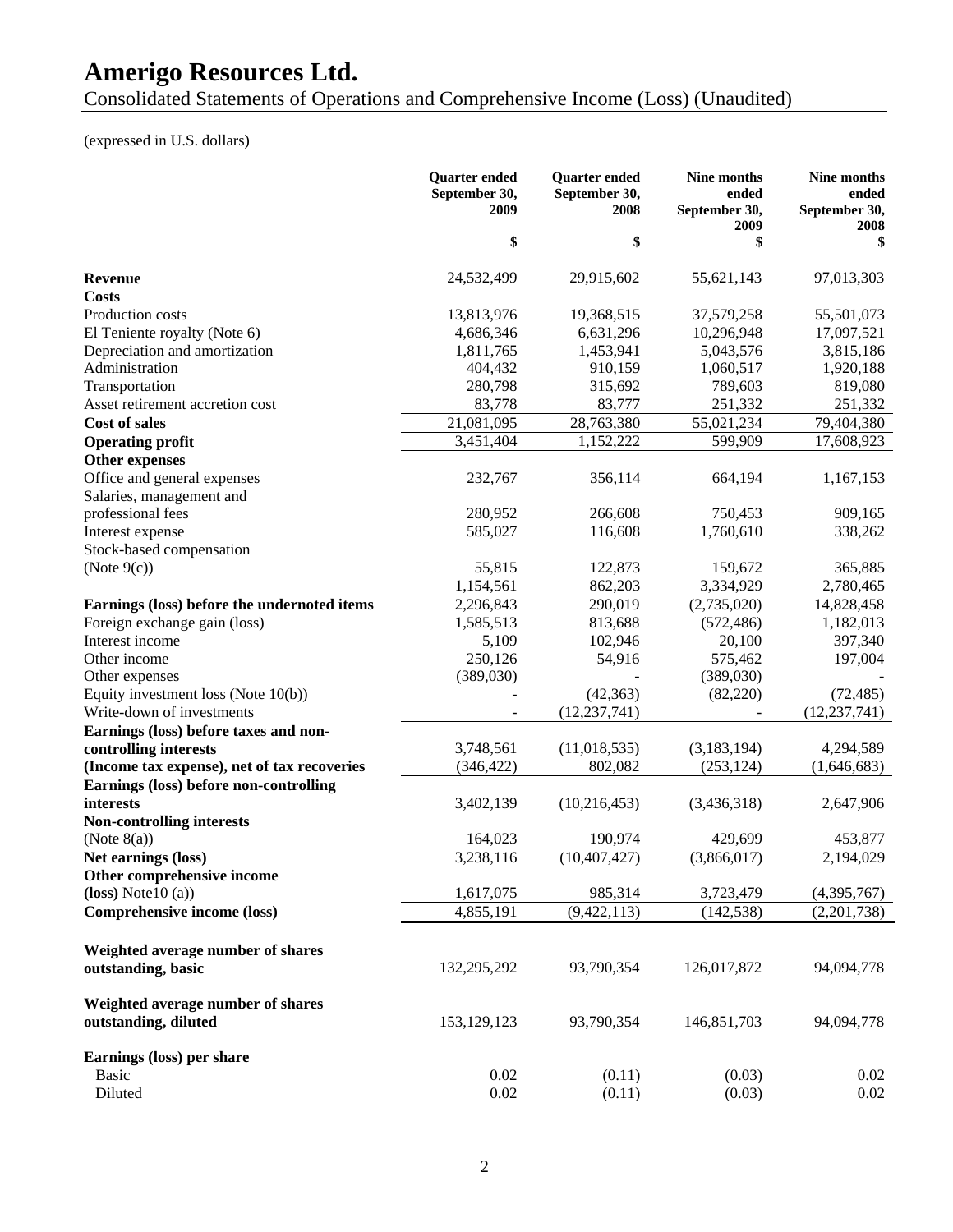# Consolidated Statements of Cash Flows (Unaudited)

(expressed in U.S. dollars)

|                                                                  | <b>Quarter</b> ended<br>September 30,<br>2009 | <b>Quarter</b> ended<br>September 30,<br>2008 | Nine months<br>ended<br>September 30,<br>2009 | Nine months<br>ended<br>September 30,<br>2008 |
|------------------------------------------------------------------|-----------------------------------------------|-----------------------------------------------|-----------------------------------------------|-----------------------------------------------|
|                                                                  | \$                                            | \$                                            | \$                                            | \$                                            |
| <b>Cash flows from operating activities</b>                      |                                               |                                               |                                               |                                               |
| Net earnings (loss) for the period<br>Items not affecting cash - | 3,238,116                                     | (10, 407, 427)                                | (3,866,017)                                   | 2,194,029                                     |
| Depreciation and amortization                                    | 1,811,765                                     | 1,453,941                                     | 5,043,576                                     | 3,815,186                                     |
| Equity investment loss                                           |                                               | 42,363                                        | 82,220                                        | 72,485                                        |
| Unrealized foreign exchange expense (gain)                       | (387, 257)                                    | (165, 220)                                    | 945,419                                       | (780, 994)                                    |
| Future income tax expense                                        | 287,188                                       | (588, 230)                                    | 2,601,855                                     | 99,640                                        |
| Stock-based compensation                                         | 55,815                                        | 122,873                                       | 159,672                                       | 365,885                                       |
| Asset retirement accretion cost                                  | 83,778                                        | 83,777                                        | 251,332                                       | 251,332                                       |
| Other receivables                                                | (21, 385)                                     | (9,194)                                       | 7,980                                         | (6,714)                                       |
| Accrued interest on bank and Enami loans                         | (106,950)                                     | (173, 154)                                    | (59, 508)                                     | (173, 154)                                    |
| Write-down of investments                                        |                                               | 12,237,741                                    |                                               | 12,237,741                                    |
|                                                                  | 4,961,070                                     | 2,597,470                                     | 5,166,529                                     | 18,075,436                                    |
| Changes in non-cash working capital                              |                                               |                                               |                                               |                                               |
| Accounts receivable                                              | (3,443,260)                                   | 3,783,054                                     | (8,375,283)                                   | 2,643,999                                     |
| Prepaid expenses                                                 | (37, 172)                                     | 40,684                                        | (200)                                         | (239, 199)                                    |
| Plant, supplies and inventory                                    | 215,398                                       | (798, 831)                                    | (1,957,681)                                   | (950, 107)                                    |
| Accounts payable                                                 | (2,355,246)                                   | 99,994                                        | (2,055,918)                                   | (2,305,012)                                   |
| El Teniente royalty payable                                      | 583                                           | 1,540,961                                     | 5,129,526                                     | 423,120                                       |
| Due to non-controlling interests                                 | 926                                           | 10,417                                        | (232)                                         | 6,586                                         |
| Other payables                                                   | 99,415                                        | 364,841                                       | 309,125                                       | 317,617                                       |
| Net cash (used in) provided by                                   |                                               |                                               |                                               |                                               |
| operating activities                                             | (558, 286)                                    | 7,638,590                                     | (1,784,134)                                   | 17,972,440                                    |
| <b>Cash flows from investing activities</b>                      |                                               |                                               |                                               |                                               |
| Purchase of plant and equipment                                  | (2,039,630)                                   | (5,985,103)                                   | (8,249,710)                                   | (18,527,776)                                  |
| Purchase of investments                                          |                                               | (1,883,600)                                   |                                               | (4,013,581)                                   |
| Net cash used in investing activities                            | (2,039,630)                                   | (7,868,703)                                   | (8,249,710)                                   | (22, 541, 357)                                |
| <b>Cash flows from financing activities</b>                      |                                               |                                               |                                               |                                               |
| Issuance of shares and warrants for cash                         |                                               |                                               |                                               |                                               |
| - net of issuance costs                                          |                                               |                                               | 8,441,696                                     |                                               |
| Exercise of warrants                                             | 150,596                                       |                                               | 150,596                                       |                                               |
| Proceeds from bank loans                                         |                                               |                                               | 1,072,607                                     | 5,507,214                                     |
| Enami loans                                                      | (975,000)                                     |                                               | 63,693                                        |                                               |
| Payment of dividends                                             |                                               | (5,784,475)                                   |                                               | (11,802,999)                                  |
| Purchase of shares for cancellation                              |                                               | (919, 807)                                    |                                               | (1,589,328)                                   |
| Net cash (used in) provided by financing                         |                                               |                                               |                                               |                                               |
| activities                                                       | (824, 404)                                    | (6,704,282)                                   | 9,728,592                                     | (7,885,113)                                   |
| Net (decrease) increase in cash and                              |                                               |                                               |                                               |                                               |
| cash equivalents                                                 | (3,422,320)                                   | (6,934,395)                                   | (305, 252)                                    | (12, 454, 030)                                |
| Cash and cash equivalents -                                      |                                               |                                               |                                               |                                               |
| <b>Beginning of period</b>                                       | 6,304,152                                     | 11,192,995                                    | 3,187,084                                     | 16,712,630                                    |
| Cash and cash equivalents - End of                               |                                               |                                               |                                               |                                               |
| period                                                           | 2,881,832                                     | 4,258,600                                     | 2,881,832                                     | 4,258,600                                     |

**Supplemental disclosure with respect to cash flows (Note 11)**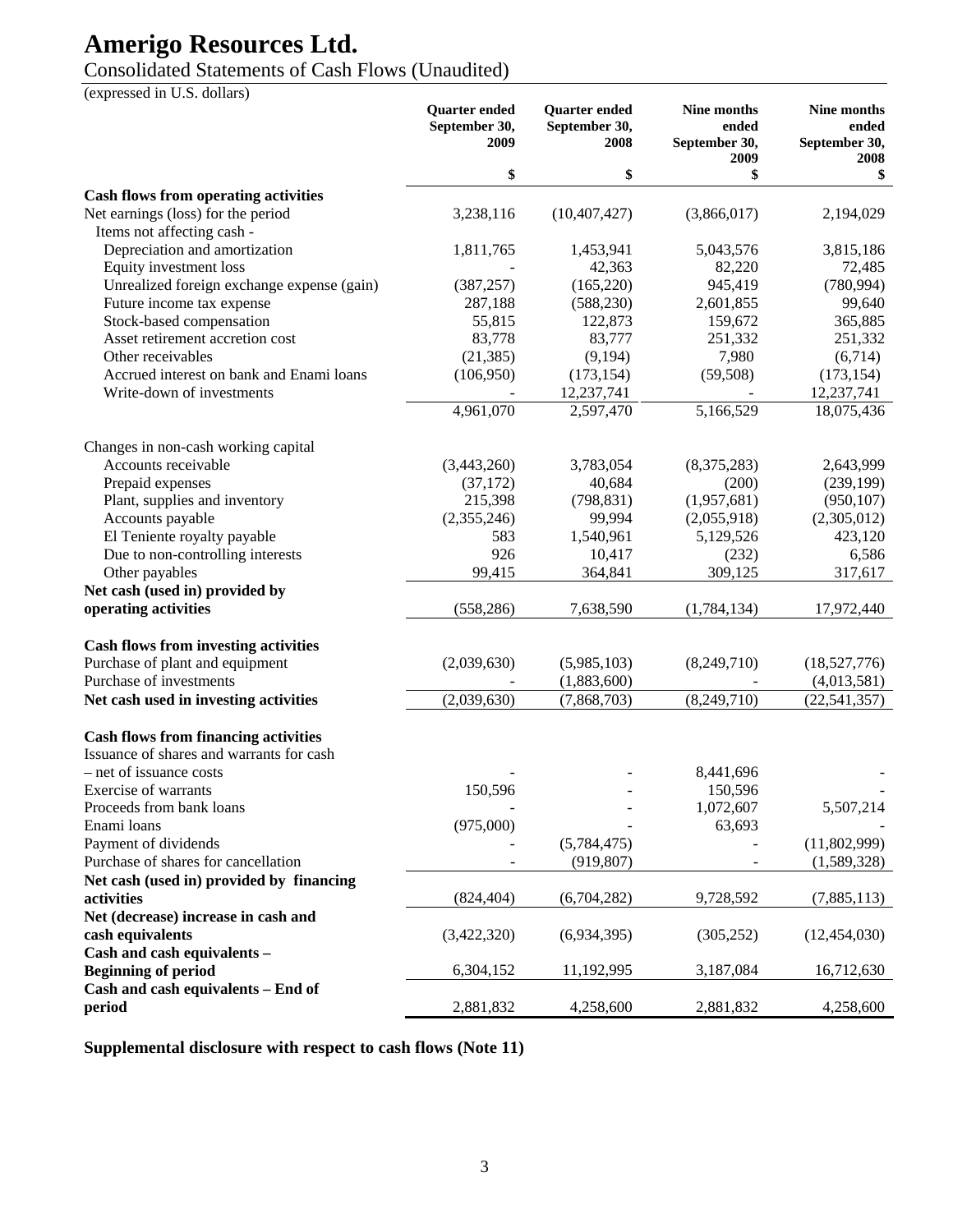Consolidated Statements of Shareholders' Equity (Unaudited)

# (expressed in U.S. dollars)

|                                                                      | <b>Common shares</b> |               |                                    |                                                              |                                                            |                         |
|----------------------------------------------------------------------|----------------------|---------------|------------------------------------|--------------------------------------------------------------|------------------------------------------------------------|-------------------------|
|                                                                      | No. of shares        | <b>Amount</b> | <b>Retained</b><br><b>Earnings</b> | <b>Value</b><br>assigned<br>to stock options<br>and warrants | <b>Accumulated Other</b><br>Comprehensive<br>Income (Loss) | Shareholders'<br>equity |
| Balance -                                                            |                      | $($ \$)       | $($ \$)                            | $($ \$)                                                      | $($ \$)                                                    | $($ \$)                 |
| December 31, 2007                                                    | 94,372,744           | 56,933,105    | 67,070,515                         | 1,949,218                                                    | 4,373,657                                                  | 130,326,495             |
| Shares repurchased                                                   | (1,001,200)          | (587,794)     | (1,001,534)                        |                                                              |                                                            | (1,589,328)             |
| Options vested                                                       |                      |               |                                    | 484,159                                                      |                                                            | 484,159                 |
| Realized losses on<br>"available for sale"<br>instruments (Note 10)  |                      |               |                                    |                                                              | (4,395,767)                                                | (4,395,767)             |
| Dividends paid                                                       |                      |               | (11,802,999)                       |                                                              |                                                            | (11,802,999)            |
| Net loss for the year                                                |                      |               | (18,986,845)                       |                                                              |                                                            | (18,986,845)            |
| Balance -<br>December 31, 2008<br>Issue of shares -                  | 93,371,544           | 56, 345, 311  | 35,279,137                         | 2,433,377                                                    | (22,110)                                                   | 94,035,715              |
| Private placement - net of<br>issuance costs                         | 37,500,000           | 6,895,450     |                                    | 1,266,142                                                    |                                                            | 8,161,592               |
| Finders' fees on private<br>placement – net of issuance<br>costs     | 1,244,400            | 238,088       |                                    | 42,016                                                       |                                                            | 280,104                 |
| Warrants exercised                                                   | 500,000              | 150,596       |                                    |                                                              |                                                            | 150,596                 |
| Transfer of value on<br>exercise of warrants                         |                      | 16,882        |                                    | (16,882)                                                     |                                                            |                         |
| Options vested                                                       |                      |               |                                    | 159,672                                                      |                                                            | 159,672                 |
| Unrealized gains on<br>"available for sale"<br>instruments (Note 10) |                      |               |                                    |                                                              | 3,723,479                                                  | 3,723,479               |
| Net loss for the period                                              |                      |               | (3,866,017)                        |                                                              |                                                            | (3,866,017)             |
| Balance –<br>September 30, 2009                                      | 132,615,944          | 63,646,327    | 31,413,120                         | 3,884,325                                                    | 3,701,369                                                  | 102,645,141             |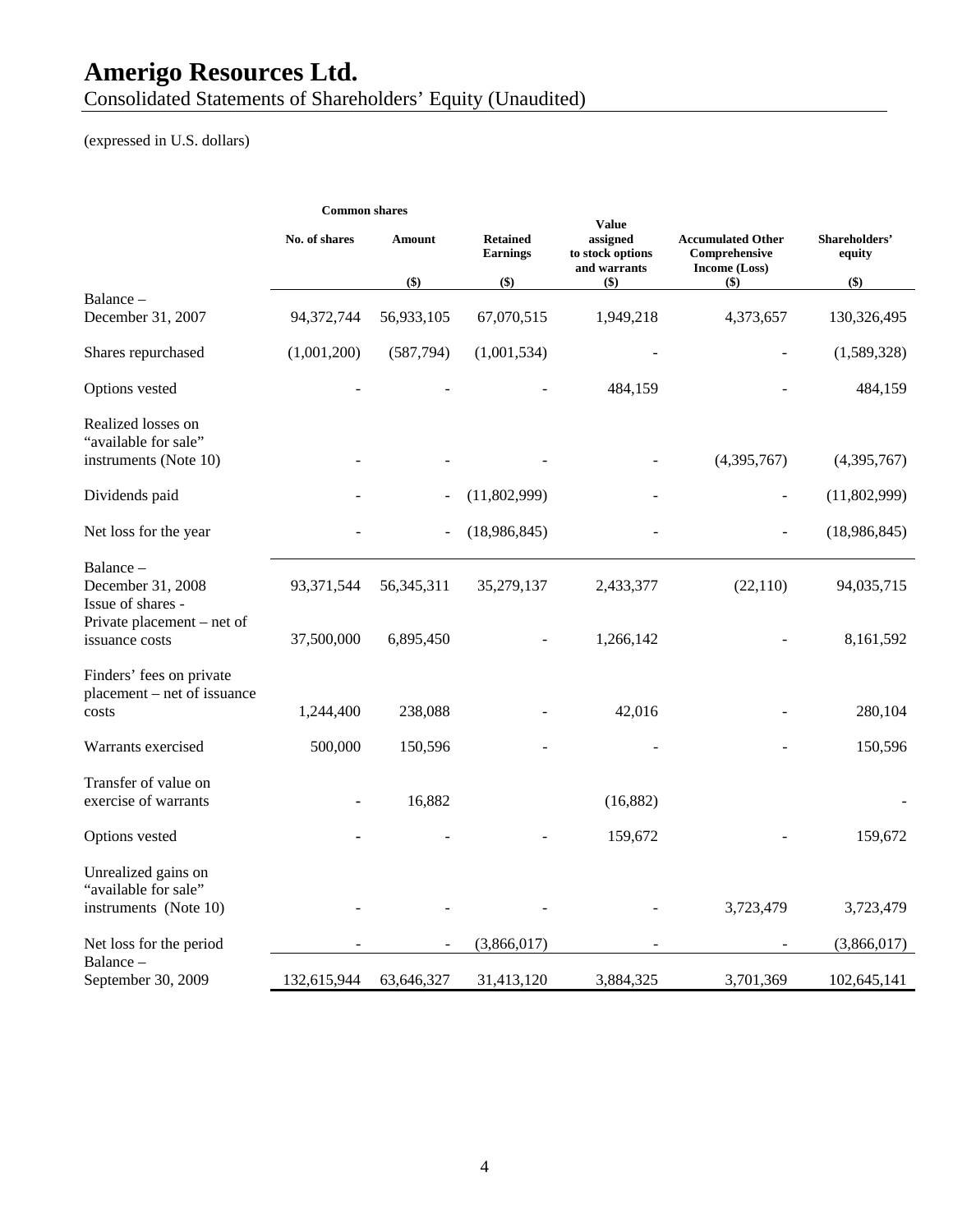Notes to Consolidated Financial Statements September 30, 2009

(expressed in U.S. dollars)

### **1 Operations**

The financial statements of Amerigo Resources Ltd. ("Amerigo") together with its subsidiaries (collectively, the "Company") have been prepared in accordance with Canadian Generally Accepted Accounting Principles ("Canadian GAAP") for interim financial statements and therefore do not include all of the information and notes required for annual financial statements. This interim financial information is unaudited and includes all adjustments (consisting of normal recurring adjustments) that are, in the opinion of management, necessary for a fair presentation of the Company's financial position at September 30, 2009 and its results of operations and cash flows for the nine months ended September 30, 2009 and 2008 in conformity with Canadian GAAP. These statements follow the same accounting policies and methods of application as the most recent annual financial statements, except as described in Note 2. Accordingly, they should be read in conjunction with Amerigo's audited financial statements for the year ended December 31, 2008. Operating results for the three and nine months ended September 30, 2009 are not necessarily indicative of results that may be expected for the entire fiscal year.

The Company is a producer of copper and molybdenum concentrates with operations in Chile. Its operating subsidiary Minera Valle Central, S.A. ("MVC") has a contract with the National Copper Corporation of Chile ("Codelco") through at least 2021 to process the tailings from El Teniente, the world's largest underground copper mine.

## **2 Adoption of new accounting standards**

### **Accounting Changes**

Effective January 1, 2009 the Company adopted the following new accounting standards:

#### *Goodwill and intangible assets*

Section 3064 "Goodwill and intangible assets" establishes standards for the recognition, measurement, presentation and disclosure of Goodwill subsequent to its initial recognition and of intangible assets by profit orientated enterprises. The adoption of this new section did not have any material impact on the Company's financial statements.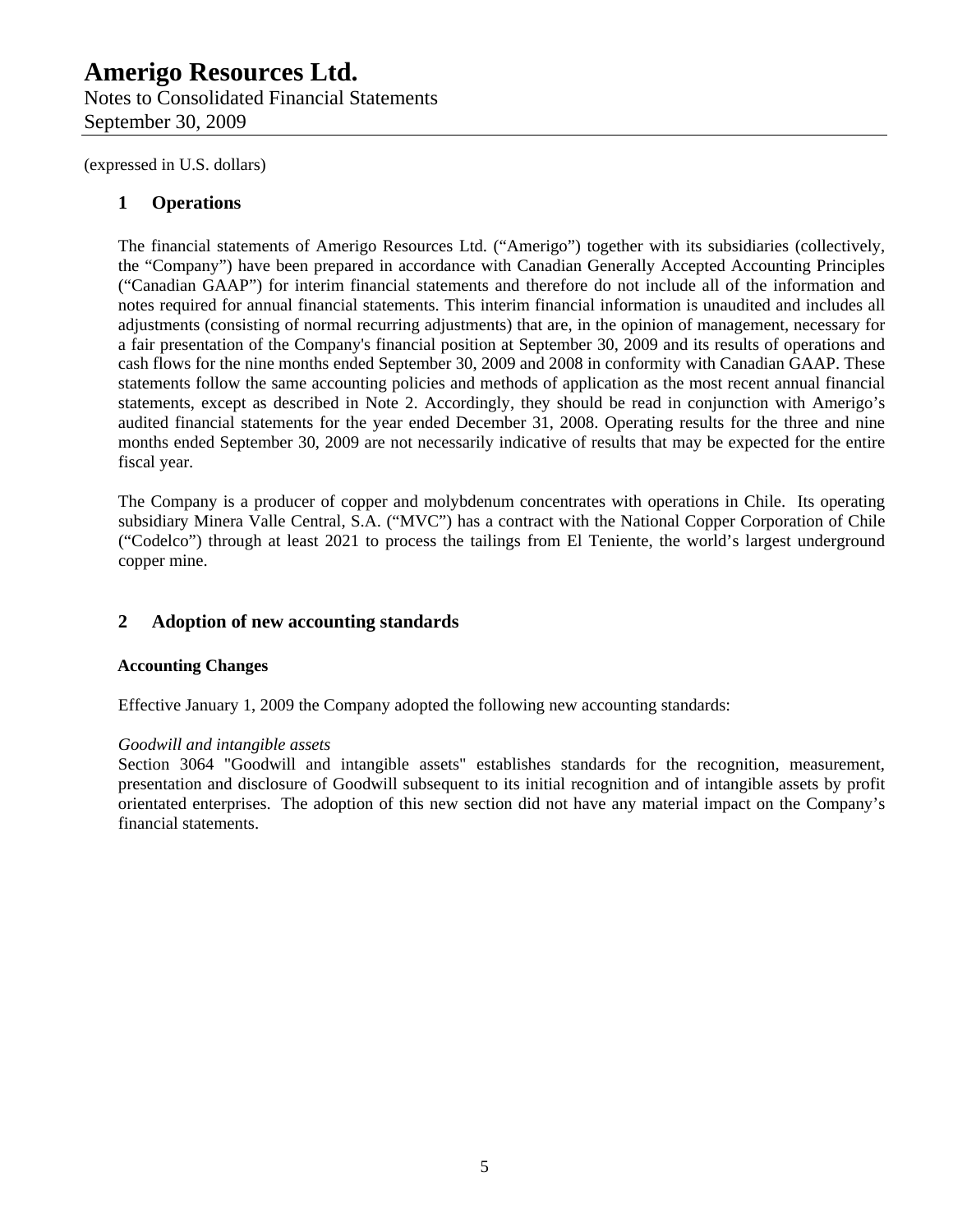Notes to Consolidated Financial Statements September 30, 2009

(expressed in U.S. dollars)

#### **3 Property, plant and equipment**

|                                                                      | September 30,<br>2009       | December 31,<br>2008          |
|----------------------------------------------------------------------|-----------------------------|-------------------------------|
| Plant and infrastructure<br>Machinery and equipment and other assets | 55,581,704<br>80,899,056    | 53,894,767<br>74,568,786      |
| Accumulated depreciation and amortization                            | 136,480,760<br>(16,952,885) | 128,463,553<br>(12, 219, 709) |
|                                                                      | 119,527,875                 | 116,243,844                   |

The sharp decline in copper and molybdenum prices in the last quarter of 2008 constituted a triggering event for the Company to review if impairment of the carrying value of the Company's property, plant and equipment and contractual rights had occurred. At December 31, 2008, based on undiscounted cash flow projections for the years 2009 to 2021, the current term of the contract with El Teniente, management determined that the recoverable value of assets in use exceeded their carrying values and therefore, no impairment had occurred.

#### **4 Contractual right**

At the time of the acquisition of MVC, Amerigo assigned the excess of the purchase price over the fair value of the tangible assets acquired to the MVC and Codelco contract for the processing of tailings from the El Teniente mine. The contractual right is amortized using the units of production method.

|                          | September 30,<br>2009 | December 31,<br>2008 |
|--------------------------|-----------------------|----------------------|
| Contractual rights       | 9,394,146             | 9,394,146            |
| Accumulated amortization | (2,806,374)           | (2,443,204)          |
|                          | 6,587,772             | 6,950,942            |

#### **5 Enami loans and hedging facility**

MVC sells its copper production to Chile's Empresa Nacional de Mineria ("Enami"). During the quarter ended March 31, 2009 Enami provided a loan facility of \$11,123,735 to MVC to settle the final negative pricing adjustments due to Enami for the quotas from June to September 2008 (priced at October 2008 to January 2009 prices). Under the terms of the loan facility MVC will make monthly instalments to Enami of \$325,000 plus interest during the period from May 2009 to March 2010 and of \$629,052 plus interest during the period from April 2010 to March 2011. The Enami loan bears interest at a rate of Banco de Chile Prime (currently 3.25%) + 2%.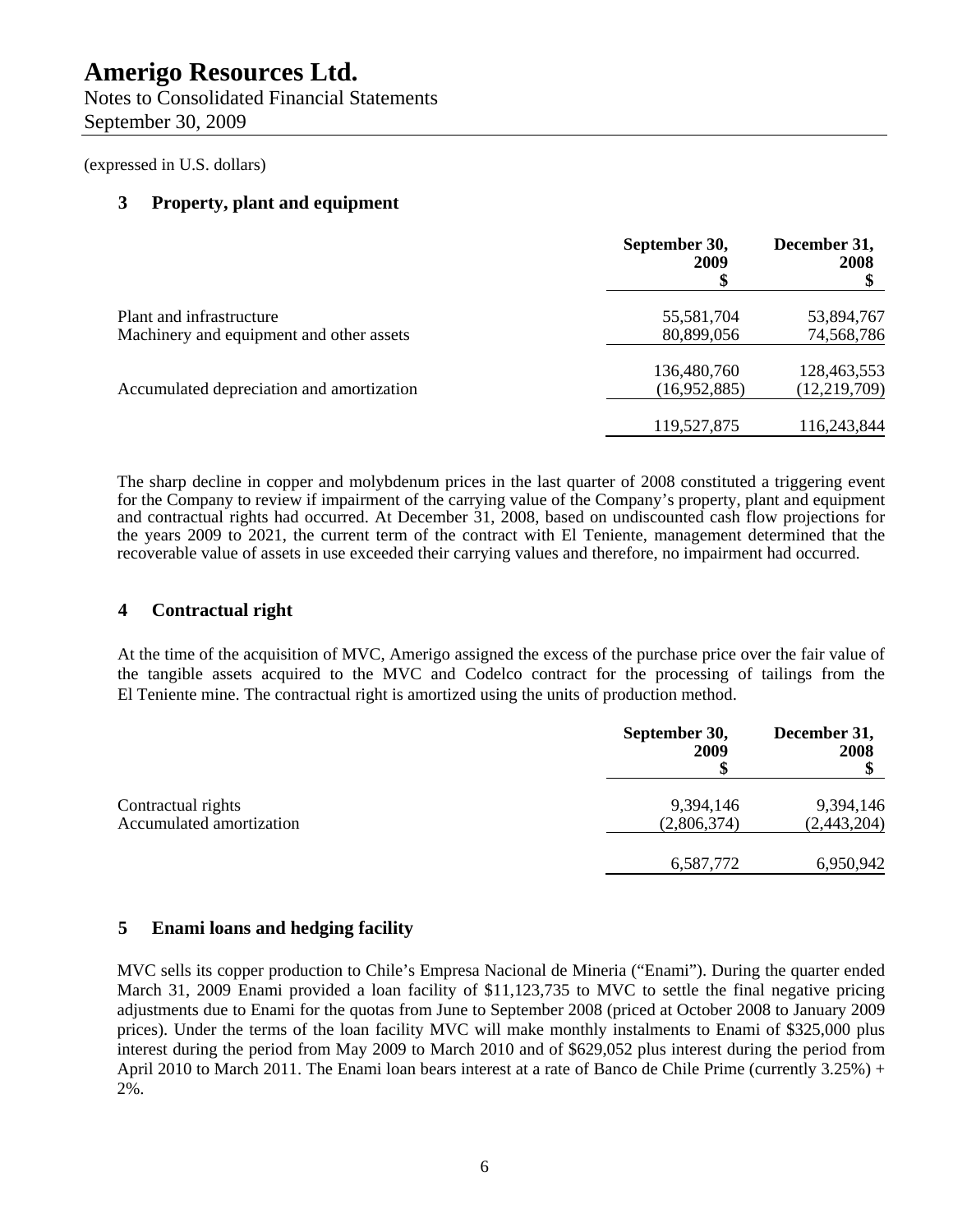# **Amerigo Resources Ltd.**  Notes to Consolidated Financial Statements September 30, 2009

#### (expressed in U.S. dollars)

In addition to the facilities described above, Enami provided MVC with copper price sustainability loans of \$683,961. The sustainability loans were fully repaid in June 2009.

In June 2009 MVC entered into a facility with Enami to hedge a portion of its copper production for the second half of 2009, making use of a zero cost minimum/maximum price structure. Under the hedging facility, MVC secured a minimum price of \$2.00/lb for 800 tonnes per month of copper production, for the June to November 2009 quotas (quotas are subject to M+1 pricing), representing approximately 50% of MVC's forecast copper production over that period. In return for the guaranteed minimum price, the Company agreed to a maximum price of \$2.48/lb on this production. As a result, if the London Metal Exchange ("LME") monthly average copper price (the "LME Price") trades between \$2.00 and \$2.48/lb, MVC receives the LME Price for copper delivered under this facility. The facility includes standard provisions for a facility of this nature, including the potential requirement to provide to Enami additional guarantees in the event of increases in the copper price.

Given that the hedging facility is a subordinate contract to MVC's supply agreement with Enami and sales under the hedging facility are in the normal course of business for MVC, the Company has determined that its current hedging facility is not a derivative for accounting purposes. The Company has applied the provisions of CICA Handbook Section 3855 in respect to contracts that were entered into and continue to be held for the purpose of delivery of a non-financial item in accordance with the Company's expected sale requirements, considering that the agreement has a price based on a variable that is closely related to the asset being sold. Accordingly the hedged portion of the Company's sales to Enami are priced at the LME price where the LME Price traded between \$2.00 and \$2.48/lb, and at \$2.48/lb in instances where the LME Price exceeded \$2.48/lb.

In connection with the Enami loans, MVC agreed to provide machinery and equipment collateral at appraisal values of \$16.5 million for the instalment loan and \$5.8 million for the sustainability loan. The guarantees provided in connection with the sustainability loans were allocated as guarantees on the hedging facility once the sustainability loans were repaid in June 2008.

### **6 El Teniente Royalty payable**

MVC has a contract with Codelco – El Teniente ("DET") until at least the year 2021 to process the tailings from the El Teniente mine in Chile. MVC pays a royalty to DET on copper and molybdenum produced by MVC. The amount of the copper royalty is determined pursuant to a formula that considers both the price of copper and the copper content in the tailings. No royalties are payable if the copper price is below \$0.80/lb (for copper content in tailings between 0.09% and 0.1499%); if the copper price is between \$0.80 and \$0.95 the royalty varies on a sliding scale from 0% to 10%; if the copper price is between \$0.95 and \$1.30 the royalty is 10%; and if the copper price is \$1.30/lb or higher,, a maximum royalty of 13.5% is payable.

Royalty payments for copper production are calculated using the LME Price for copper for the month of delivery of the tailings, and invoiced by DET on a monthly basis within 30 days of the end of the third month following the month of delivery of the tailings; payment to DET is made within 10 days of receipt of invoices. Accordingly, the price base used for the calculation of the El Teniente royalty is, in most instances, not the same price base used for the pricing of copper sales.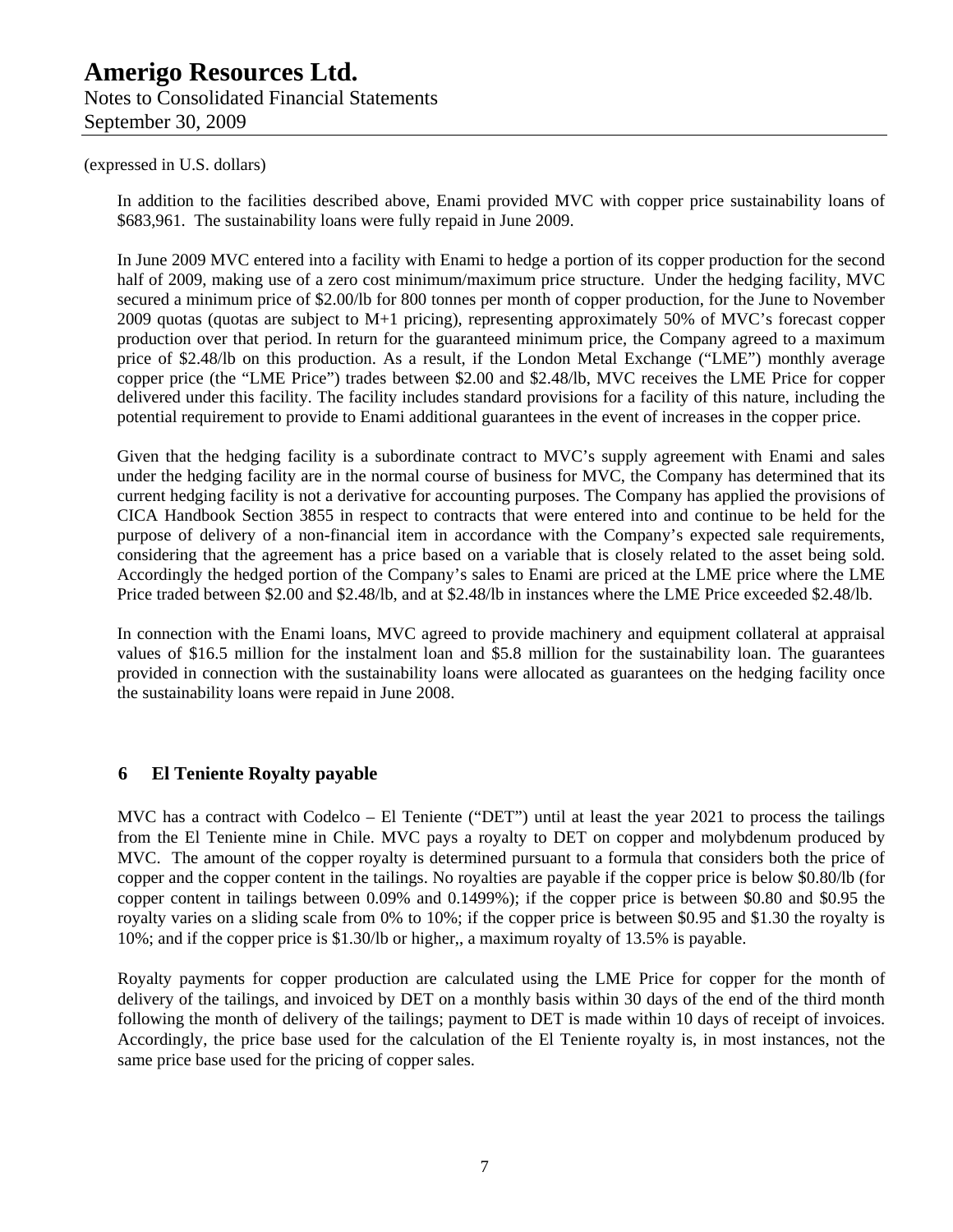Notes to Consolidated Financial Statements September 30, 2009

#### (expressed in U.S. dollars)

Adjustments to the El Teniente royalty are recorded on a monthly basis for changes in copper deliveries during the settlement period.

MVC also pays to DET a royalty of 10% of MVC's net revenue received from the sale of molybdenum concentrates produced from fresh tailings.

During the quarter ended September 30, 2009 MVC came to an agreement in principle with DET dealing with MVC's rights to process tailings from the Colihues tailings impoundment. The new agreement provides for a sliding scale copper royalty that is nil if the LME Price is less than \$US1.52/lb, and rises to approximately 26% at an LME Price of \$4.27, but also contains a provision that the parties will review and potentially adjust the formula where the LME Price remains lower than \$1.95/lb or higher than \$4.27/lb for 3 consecutive months. For molybdenum prices lower than \$35/lb, the royalty is 11.9% and for molybdenum prices greater than or equal to \$35/lb, the royalty is 12.4%. The agreement further provides that in December of each year the parties will revise the formula's grade and recovery parameters if necessary.

Due to the sharp decline in copper and molybdenum prices in the latter part of 2008, DET agreed to defer payment of 70% of the royalty invoices to MVC for the months of November 2008 to April 2009. At September 30, 2009 the deferral was \$5,376,216. MVC will make monthly instalments to DET of approximately \$448,018 during the period from July 2009 to August 2010, except in cases where the average monthly copper price falls below \$1.50/lb or increases to more than \$3/lb for three consecutive months, in which cases the monthly instalments will be adjusted to be approximately \$336,013 or \$672,027 respectively. The El Teniente royalty deferrals bear interest at a rate of 6.90% per annum.

#### **7 Bank loans**

a) In February 2008 MVC obtained a loan of Chilean Pesos \$2,500,000,000 (approximately \$5,500,000 at the time the loan was granted) from a Chilean bank. In February 2009 the loan was increased by Chilean Pesos \$650,000,000 (approximately \$1,100,000 at the time the funds were released to MVC). In connection with the increase to the loan facility, MVC agreed to provide machinery and equipment collateral of approximately \$10 million. The loan has had several review dates, the most recent being October 20, 2009. On this date, the loan was structured as a medium term loan (Note 13).

The balance of the loan and accrued interest at September 30, 2009 was the Chilean Peso equivalent of \$5,768,576.

b) In December 2008 the Company obtained a \$5,000,000 loan from a Chilean bank. In May 2009 the loan was converted into a Chilean peso loan. The loan has had several review dates, the current one being February 27, 2010. The loan bears interest at an annual rate of 6.21%. The balance of the loan and accrued interest at September 30, 2009 was the Chilean Peso equivalent of \$5,202,934.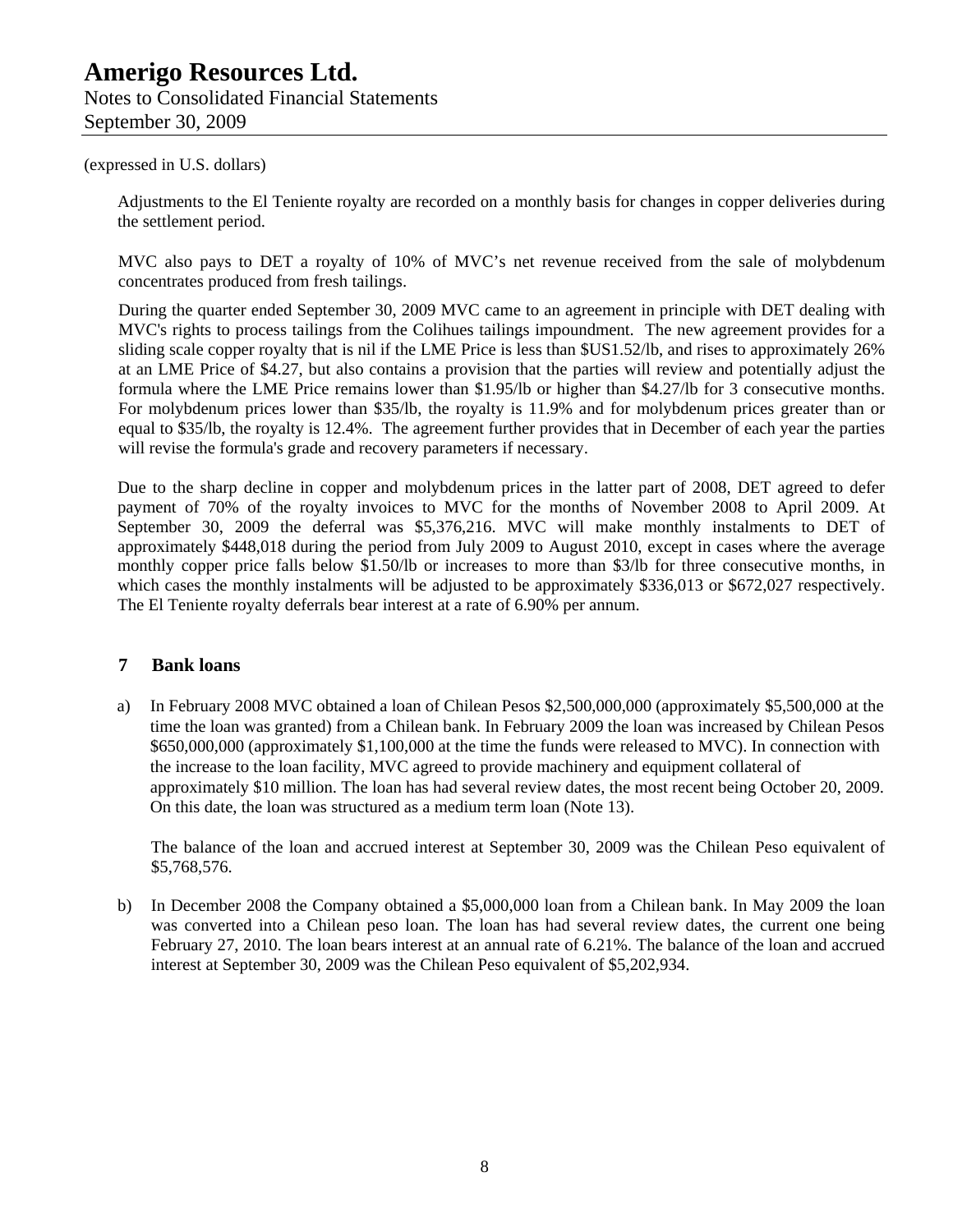(expressed in U.S. dollars)

### **8 Related party transactions**

a) Non-controlling interests

Amerigo holds its interest in MVC through its subsidiary Amerigo International Holdings Corp. ("Amerigo International"). Amerigo International is controlled by Amerigo and is a wholly-owned subsidiary, except for certain outstanding Class A shares which are shown on Amerigo's balance sheet as Minority Interest at their book value of \$1,000. The Class A shares are owned indirectly by a director and associates of two of the directors of Amerigo.

The holders of the Class A shares are not entitled to any dividend or to other participation in the profits of Amerigo International, except for a royalty dividend calculated as follows:

- \$0.01 for each pound of copper equivalent produced by MVC or any successor entity to MVC if the price of copper is under \$0.80, or
- \$0.015 for each pound of copper equivalent produced by MVC or any successor entity to MVC if the price of copper is \$0.80 or more.

During the nine months ended September 30, 2009, royalty dividends totalling \$429,699 were paid or accrued to the Amerigo International Class A shareholders on the basis described above (Nine months ending September 30, 2008: \$453,877). Royalty dividends are shown as Non-Controlling Interests in the Consolidated Statement of Operations. At September 30, 2009, \$49,438 of this amount remained outstanding (December 31, 2008: \$49,670).

b) Remuneration to officers

During the nine months ended September 30, 2009 the Company paid or accrued \$461,897 in fees to companies associated with certain directors and officers of Amerigo (Nine months ended September 30, 2008: \$490,407).

- c) At September 30, 2009 one of Amerigo's officers acted as an officer and another as a director of Nikos Explorations Ltd., a company over which Amerigo exercises significant influence.
- d) At September 30, 2009 one of Amerigo's directors acted as a director and one of Amerigo's officers acted as an officer of Candente Resource Corp., a company in which Amerigo holds an investment.
- e) At September 30, 2009 two of Amerigo's officers acted as officers and one of Amerigo's directors acted as a director of Los Andes Copper Ltd., a company in which Amerigo holds an investment.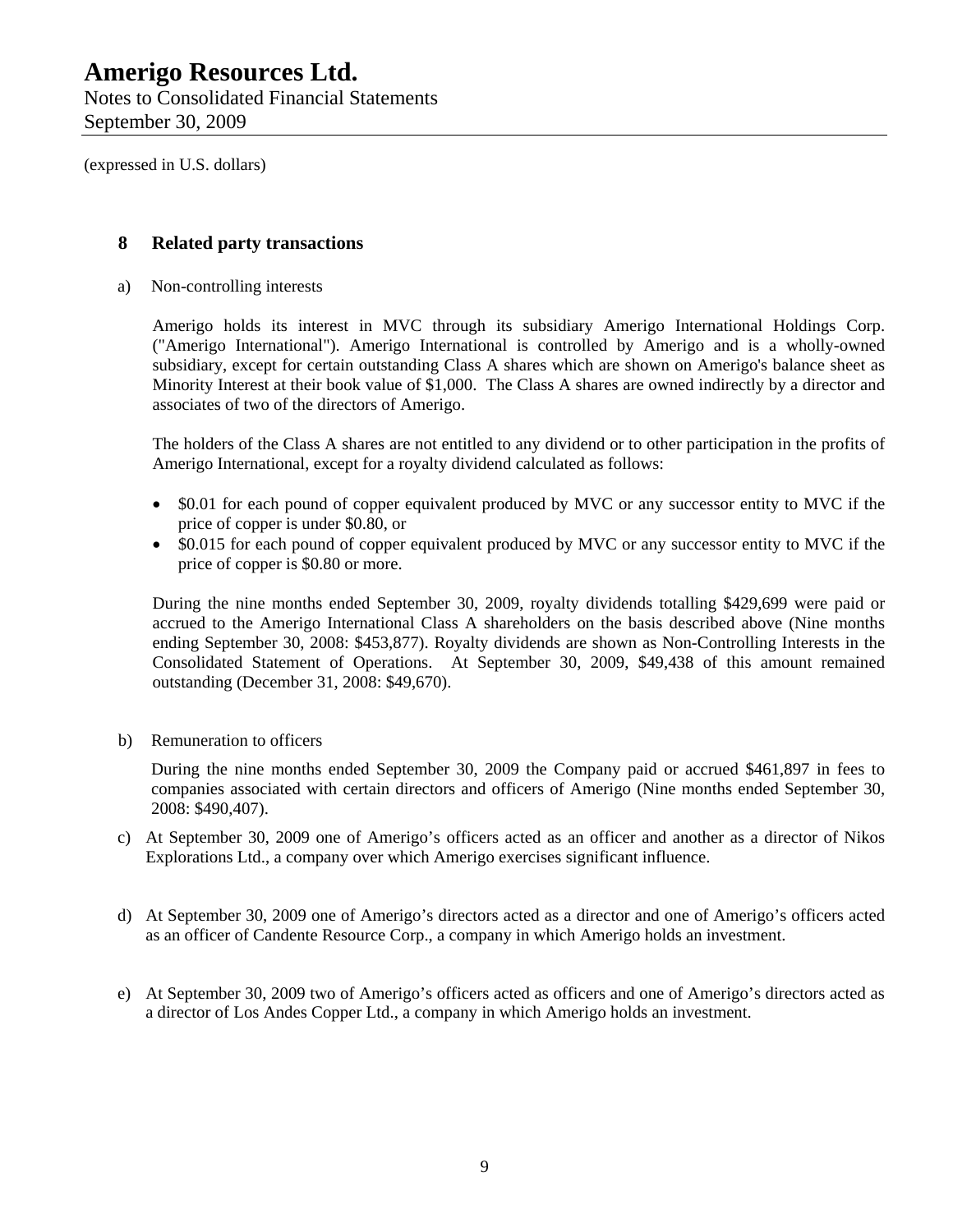(expressed in U.S. dollars)

## **9 Capital stock**

Authorized - Unlimited common shares without par value

### a) Summary of capital stock issued in the period

On February 13, 2009 the Company completed a non-brokered private placement for gross proceeds of \$8,480,068 (Cdn\$10,500,000). In connection with the private placement, the Company issued 37,500,000 units at a price of Cdn\$0.28 per unit. Each unit consisted of one common share and one share purchase warrant. Each warrant entitles the holder to purchase one additional common share of the Company at a price of Cdn\$0.33 per share until February 15, 2010, and thereafter at a price of Cdn\$0.40 until February 14, 2011. The warrants issued were valued by the Company at \$1,266,142. The Company also issued a further 1,244,400 units as finders' fees in respect of a portion of the private placement at a cost of \$280,104, included in total share issuance costs of \$318,476. The warrants issued as finders' fees were valued by the Company at \$42,016.

On August 28, 2009 a total of 500,000 warrants were exercised; the Company received proceeds of \$150,596.

No shares were issued during the year ended December 31, 2008.

### b) Purchase of shares for cancellation

Amerigo had in place a normal course issuer bid through the facilities of the Toronto Stock Exchange ("TSX"), whereby Amerigo was entitled to purchase for cancellation up to 2,000,000 of its common shares during the one-year period ended on November 13, 2008. During the year ended December 31, 2008, Amerigo purchased and cancelled 1,001,200 shares at a total cost of \$1,589,328. The premium on the purchase of shares for cancellation amounted to \$1,001,534 and was applied against Retained Earnings.

c) Stock options

Amerigo established a stock option plan (the "Plan") on April 2, 2003, which was amended on June 20, 2006. Amerigo's Board of Directors (the "Board") administers the Plan, whereby it may from time to time grant options to purchase common shares of Amerigo to directors, officers, key employees and certain other persons who provide services to the Company. In accordance with the current terms and provisions of the Plan, the maximum aggregate number of common shares issuable under the Plan must not exceed 10% of Amerigo's issued and outstanding common shares at the date of any grant, on a non-diluted basis. The exercise price of an option is determined by the Board, but can be no less than the closing price of Amerigo's common shares on the TSX on the day preceding the date of grant, less the maximum discount permitted by the policies of the TSX and subject to the minimum exercise price per common share permitted by the TSX. Options must be exercised within a five-year period from the date of grant. Vesting periods are determined by the Board.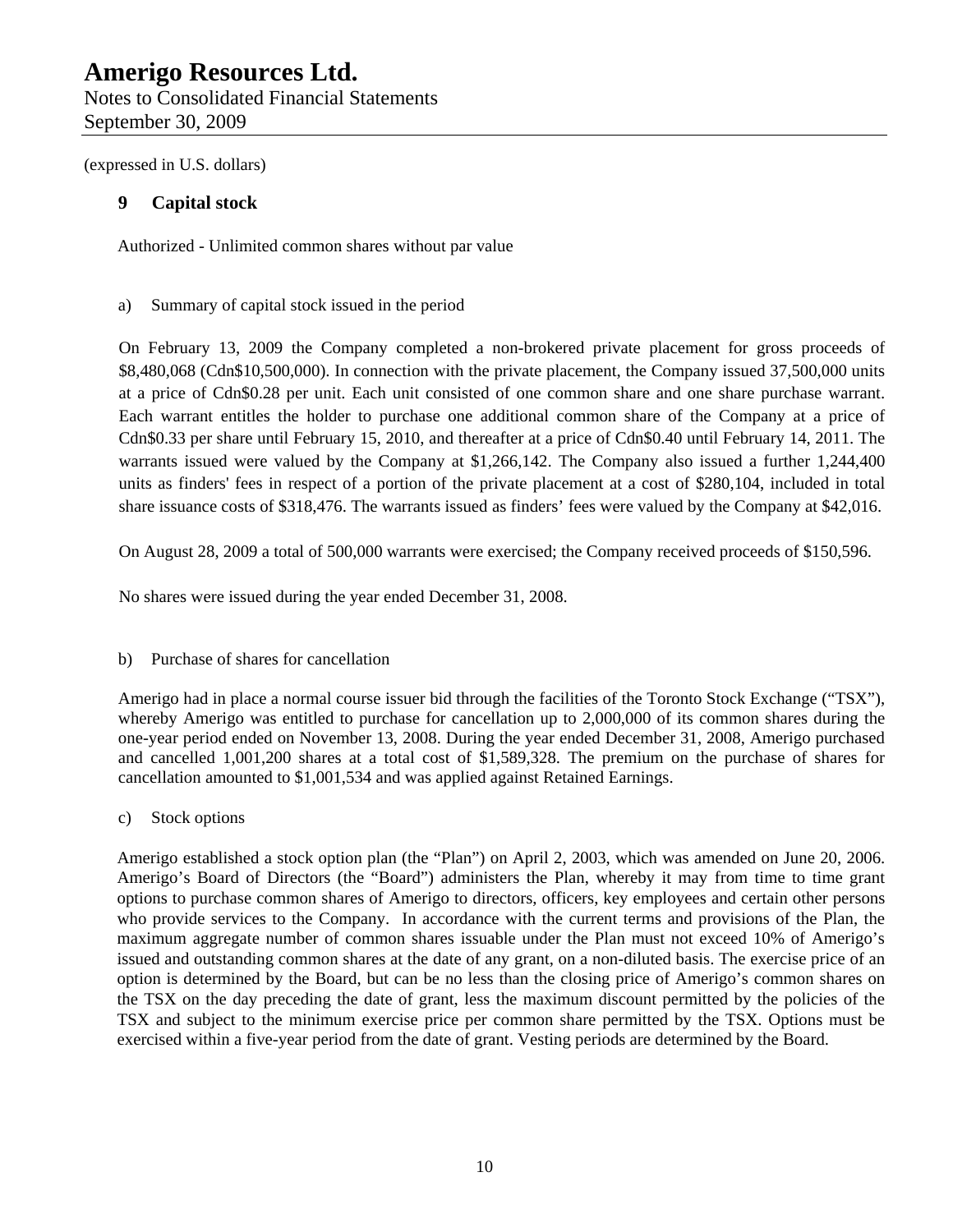## Notes to Consolidated Financial Statements September 30, 2009

#### (expressed in U.S. dollars)

A summary of the Company's stock options at September 30, 2009 and December 31, 2008 and the changes for the nine and twelve-month periods ending on those dates is presented below:

|                                                                                          |                                                  | Nine months ended<br>September 30,<br>2009        |                                                  | <b>Twelve months ended</b><br>December 31,<br>2008 |
|------------------------------------------------------------------------------------------|--------------------------------------------------|---------------------------------------------------|--------------------------------------------------|----------------------------------------------------|
|                                                                                          | Outstanding<br>options                           | Weighted<br>average<br>exercise<br>price<br>Cdn\$ | Outstanding<br>options                           | Weighted<br>average<br>exercise<br>price<br>Cdn\$  |
| Outstanding $-$ start of period<br>Granted<br>Outstanding – end of period<br>Exercisable | 4,420,000<br>2,300,000<br>6,720,000<br>6,145,000 | 2.32<br>0.31<br>1.63<br>1.76                      | 3,365,000<br>1,055,000<br>4,420,000<br>4,420,000 | 2.38<br>2.13<br>2.32<br>2.32                       |

On March 27, 2009, Amerigo granted stock options to purchase an aggregate of 2,300,000 common shares to directors, officers, consultants and employees of the Company, with an exercise price of Cdn\$0.31 per share, expiring on March 27, 2014. The options vest in four equal quarterly instalments, on March 27, April 1, July 1 and October 1, 2009.

On March 20, 2008, Amerigo granted stock options to purchase an aggregate of 1,055,000 common shares to directors, officers, consultants and employees of the Company, with an exercise price of Cdn\$2.13 per share, expiring on March 20, 2013. The options vested in four equal quarterly instalments, on March 20, April 1, July 1 and October 1, 2008.

The following stock options were outstanding and exercisable as at September 30, 2009:

| Range of exercise<br>prices<br>Cdn\$ | <b>Number</b><br>exercisable | <b>Weighted average</b><br>remaining contractual life | <b>Weighted average</b><br>exercise price<br>$Cdn$ \$ |
|--------------------------------------|------------------------------|-------------------------------------------------------|-------------------------------------------------------|
| 0.31 to 1.590                        | 1,725,000                    | 4.49 years                                            | 0.31                                                  |
| 1.60 to 2.39                         | 3,050,000                    | 2.57 years                                            | 2.16                                                  |
| 2.40 to 2.71                         | 1,370,000                    | $1.43$ years                                          | 2.69                                                  |
|                                      | 6,145,000                    |                                                       |                                                       |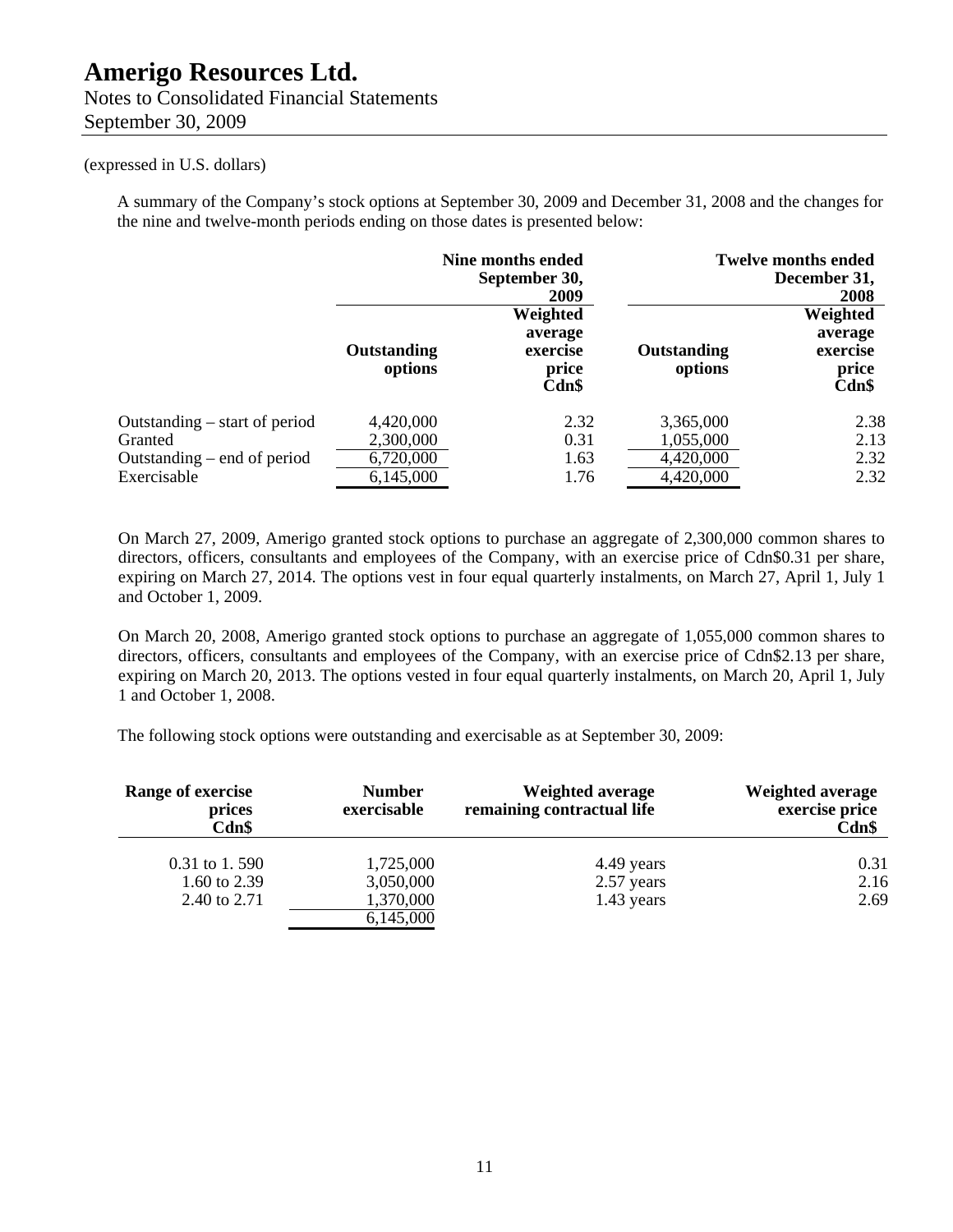(expressed in U.S. dollars)

#### d) Warrants

As part of its February 13, 2009 private placement, the Company issued 38,744,400 warrants with an exercise price of Cdn\$0.33 per share to February 15, 2010 and thereafter at a price of Cdn\$0.40 per share until February 14, 2011. At September 30, 2009, 500,000 of the warrants had been exercised (Note 9(a)).

A summary of the Company's warrants at September 30, 2009 and December 31, 2008 and the changes for the nine and twelve-month periods ending on those dates is presented below:

|                                 | <b>Nine months ended</b><br>September 30,<br>2009 |                                                   | <b>Twelve months ended</b><br>December 31,<br>2008 |                                                      |
|---------------------------------|---------------------------------------------------|---------------------------------------------------|----------------------------------------------------|------------------------------------------------------|
|                                 | <b>Outstanding</b><br>warrants                    | Weighted<br>average<br>exercise<br>price<br>Cdn\$ | Outstanding<br>warrants                            | Weighted<br>average<br>exercise<br>price<br>$Cdn$ \$ |
| Outstanding $-$ start of period |                                                   |                                                   |                                                    | ۰                                                    |
| Granted                         | 38,744,400                                        | 0.33                                              |                                                    |                                                      |
| Exercised                       | (500,000)                                         | 0.33                                              |                                                    |                                                      |
| Outstanding – end of period     | 38,244,400                                        | 0.33                                              |                                                    | ÷,                                                   |
| Exercisable                     | 38,244,400                                        | 0.33                                              |                                                    | ٠                                                    |

#### e) Value assigned to stock options and warrants

|                                             | September 30,<br>2009 | December 31,<br>2008 |
|---------------------------------------------|-----------------------|----------------------|
|                                             | \$                    |                      |
| Balance – beginning of period               | 2,433,377             | 1,949,218            |
| Options vested                              | 159,672               | 484,159              |
| Warrants vested                             | 1,308,158             |                      |
| Transferred to share capital on exercise of |                       |                      |
| warrants                                    | (16, 882)             |                      |
| Balance – end of period                     | 3,884,325             | 2,433,377            |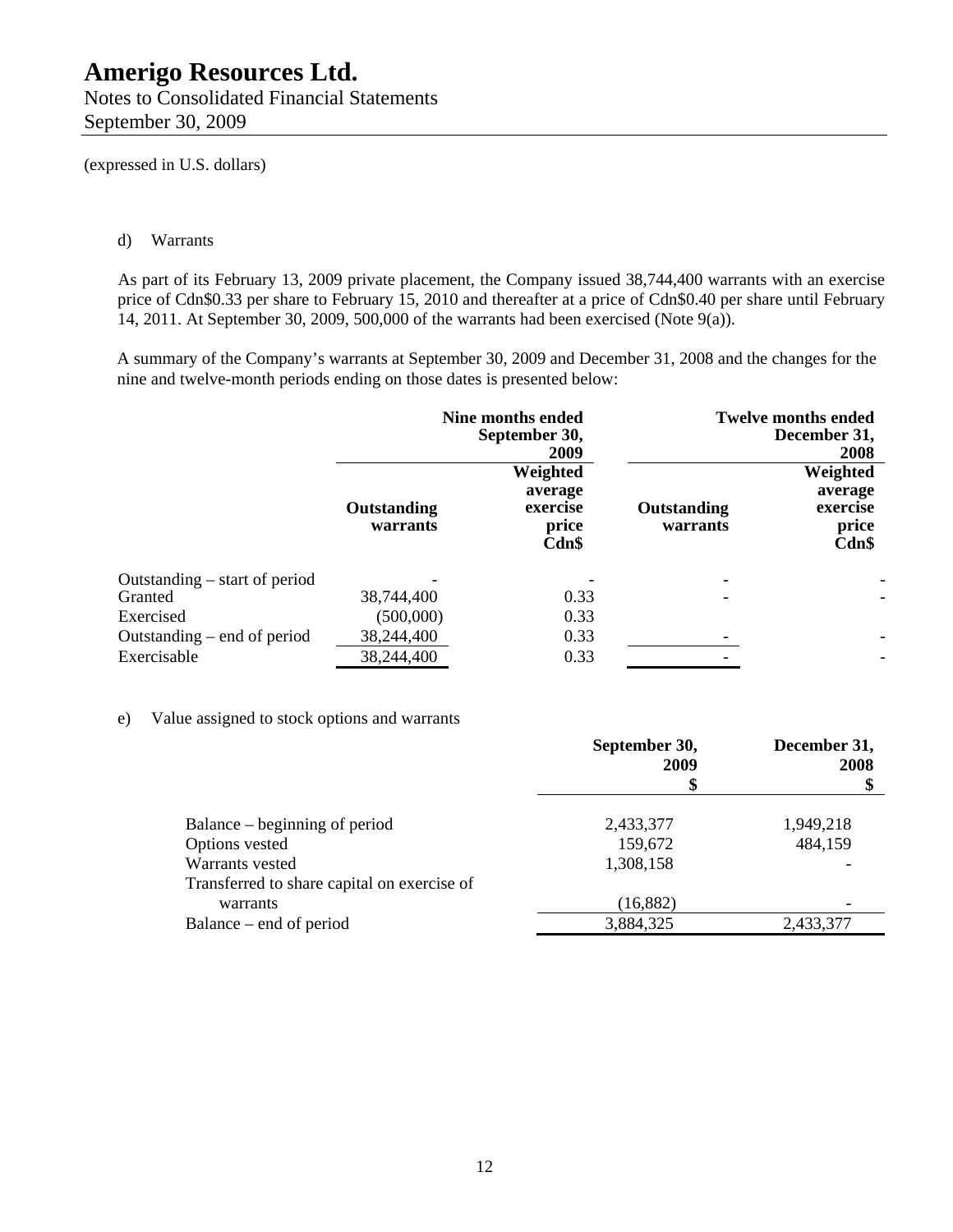Notes to Consolidated Financial Statements September 30, 2009

#### (expressed in U.S. dollars)

The Company estimated the fair value of options granted based on the Black-Scholes Option Pricing Model using the following assumptions:

|                                 | 2009      | 2008      |
|---------------------------------|-----------|-----------|
| Expected dividend yield         |           | 6.10%     |
| Expected stock price volatility | 46.78%    | 47.29%    |
| Risk-free interest rate         | 1.51%     | 2.91%     |
| Expected life of options        | 3.6 years | 2.3 years |

The Company estimated the fair value of warrants granted based on the Black-Scholes Option Pricing Model using the following assumptions:

|                                 | 2009    | 2008 |
|---------------------------------|---------|------|
| Expected dividend yield         |         |      |
| Expected stock price volatility | 47.04%  |      |
| Risk-free interest rate         | 1.20%   |      |
| Expected life of warrants       | 2 years |      |

#### f) Dividends

No dividends were declared or paid in the nine months ended September 30, 2009.

On February 27, 2008 Amerigo declared a semi-annual dividend of Cdn 6.5¢ per share that was paid on April 2, 2008 to shareholders of record as of March 25, 2008, for a total of \$6,018,524. On July 24, 2008, the Board of Directors of Amerigo declared a semi-annual dividend of Cdn 6.5¢ per share that was paid on September 5, 2008 to shareholders of record as of August 22, 2008, for a total of \$5,784,475.

The Company has suspended dividend distributions for the foreseeable future.

#### **10 Investments**

|                                                                                           | September 30, December 31,<br>2009 | 2008      |
|-------------------------------------------------------------------------------------------|------------------------------------|-----------|
| Other investments                                                                         | 5,496,694                          | 1,773,215 |
| Equity investment $-$<br>Common shares of a TSX Venture Exchange ("TSXV")<br><i>ssuer</i> |                                    | 82,220    |
|                                                                                           | 5,496,694                          | 1,855,435 |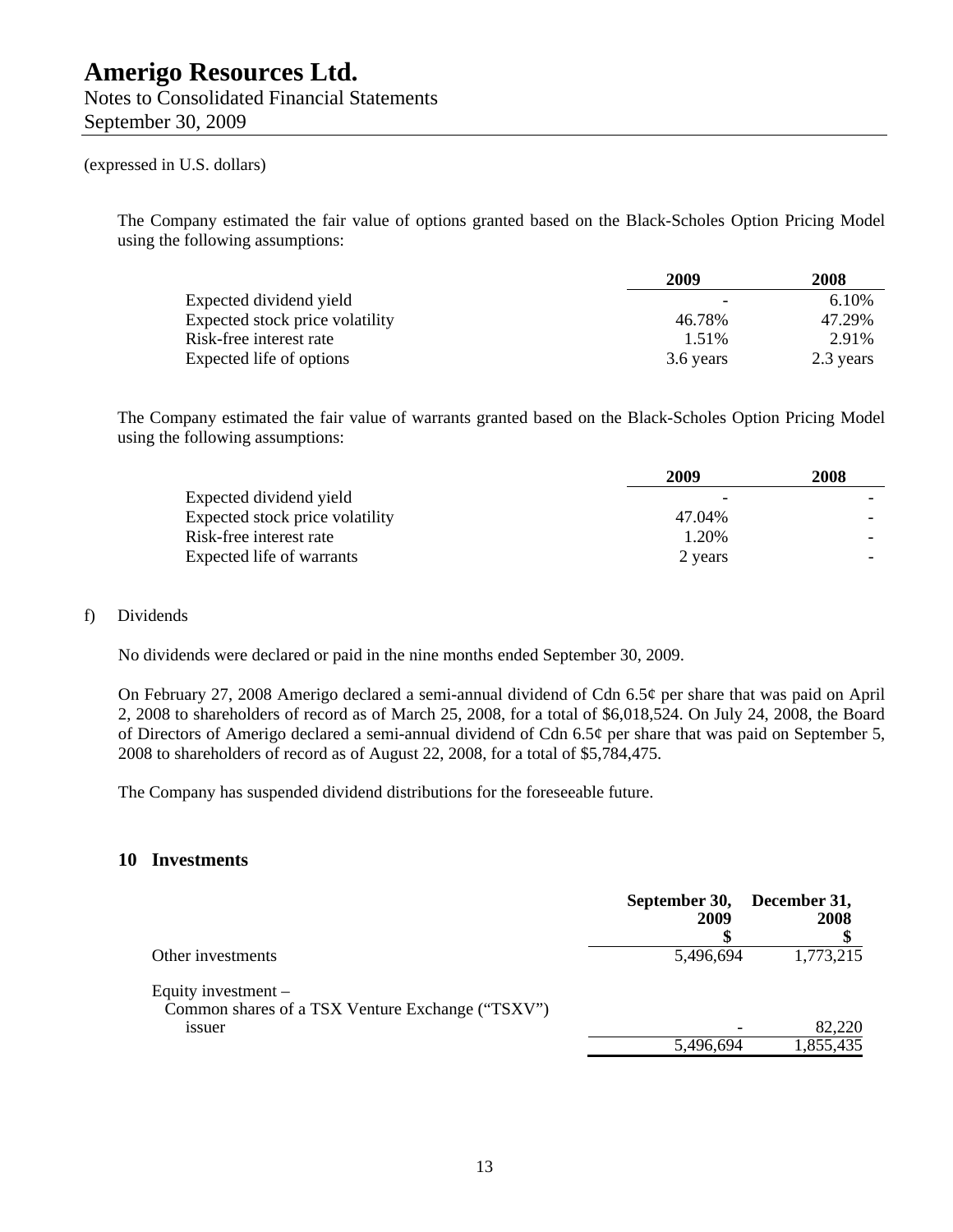### Notes to Consolidated Financial Statements September 30, 2009

(expressed in U.S. dollars)

#### a) Other investments

At various dates during 2007 and 2008, the Company acquired for investment purposes 10.8 million common shares of an issuer listed on the Toronto, Lima and Frankfurt Stock Exchanges, at an aggregate cost of \$15,861,986. Adjustments to fair value are required at each balance sheet date. Given that the investment is designated as "available for sale" for accounting purposes, which means it is an investment that is not held for trading, gains or losses arising from changes in fair value are recorded in Accumulated Other Comprehensive Income (Loss) in the Company's Balance Sheet until the investment is sold or management determines that an other than temporary impairment in the value of the investment has occurred, at which time gains or losses are transferred into earnings. At September 30, 2008 the issuer's closing share price was Cdn\$0.55 per share, and the fair market value of the Company's approximately 13% investment in this issuer was \$5,717,573. Management determined that the decline in market value of this investment met the characteristics of an "other than temporary impairment" and adjustments to fair value of \$10,144,413 were recorded in earnings. The value of the investment at December 31, 2008 was \$1,412,488. At September 30, 2009 this issuer's closing share price was Cdn\$0.49 and the fair value of the Company's approximately 13% investment in this issuer was \$4,869,172. During the nine months ended September 30, 2009 the Company recorded other comprehensive income of \$3,456,684 for the fair value appreciation of the investment during the period.

At various dates during 2007 and 2008, the Company acquired for investment purposes 8 million common shares of an issuer listed on the TSXV, at an aggregate cost of \$3,946,908. Adjustments to fair value are required at each balance sheet date, as the investment is designated as "available for sale" for accounting purposes. At September 30, 2008 the issuer's closing share price was Cdn\$0.24 per share, and the fair market value of the Company's approximately 4% investment in this issuer was \$1,853,581. Management determined that the decline in market value of this investment met the characteristics of an "other than temporary impairment" and adjustments to fair value of \$2,093,328 were recorded in earnings. The value of the investment at December 31, 2008 was \$360,727. At September 30, 2009 this issuer's closing share price was Cdn\$0.085 and the fair value of the Company's approximately 4% investment in this issuer was \$627,522. During the nine months ended September 30, 2009 the Company recorded other comprehensive income of \$266,795 for the fair value appreciation of the investment during the period.

#### b) Equity investment

Amerigo accounts for its investment in an additional TSXV issuer using the equity method, given that Amerigo is considered to have significant influence over this investment. During the nine months ended September 30, 2009 the Company recorded an equity investment loss of \$82,220 on this investment, fully impairing the investment's carrying value. At September 30, 2009, Amerigo held 11,666,667 common shares of this issuer, which represent approximately 26% of the issuer's issued and outstanding common shares at that date. At September 30, 2009 this issuer's closing share price was Cdn\$0.035 per share.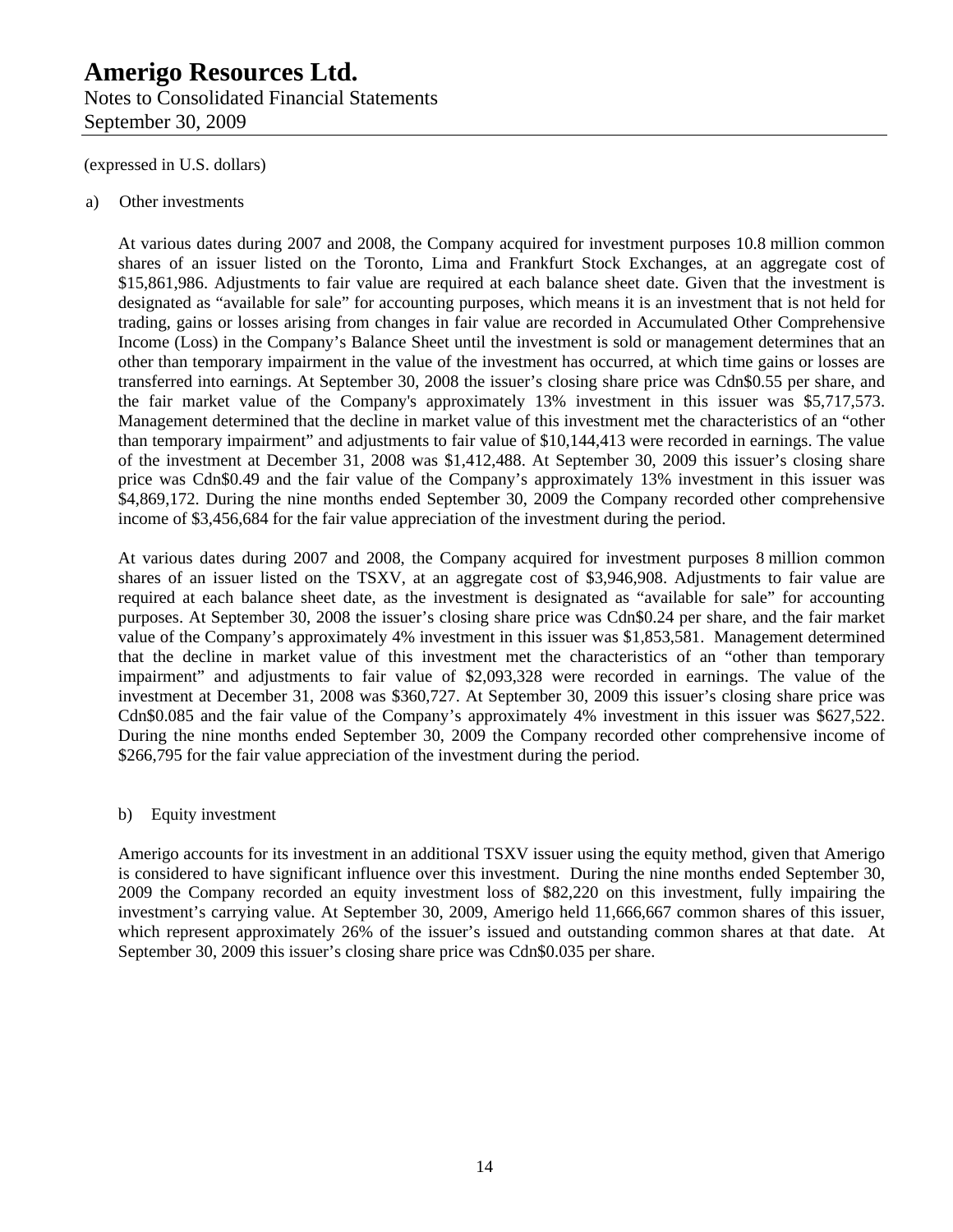Notes to Consolidated Financial Statements September 30, 2009

(expressed in U.S. dollars)

### **11 Supplemental Disclosure with Respect to Cash Flows**

|                                                          | Nine months<br>ended September<br>30, | Nine months<br>ended<br>September 30, |
|----------------------------------------------------------|---------------------------------------|---------------------------------------|
|                                                          | 2009                                  | 2008                                  |
|                                                          | \$)                                   | \$)                                   |
| Cash paid during the period for interest                 | 1,338,155                             | 272,345                               |
| Cash paid during the period for income taxes             | 606,779                               | 4,113,902                             |
| Change in accounts payable related to the acquisition of |                                       |                                       |
| plant and equipment                                      | (232,504)                             | 13,825                                |
|                                                          | September 30,                         | December 31,                          |
|                                                          | 2009                                  | 2008                                  |
|                                                          | \$)                                   | \$)                                   |
| Cash                                                     | 2,881,832                             | 2,895,170                             |
| Cash equivalents                                         |                                       | 291,914                               |
|                                                          | 2,881,832                             | 3,187,084                             |

### **12 Contingencies**

In the third quarter of 2007, the Chilean Internal Revenue Services ("SII") issued a tax assessment to MVC challenging the tax losses reported by MVC for the commercial years 1999 to 2004. The tax assessment claims that some of these losses could be denied and MVC could face a tax liability of approximately \$1.15 million. Although the Company believes there is no merit to this assessment, the final outcome of this matter cannot be predicted with certainty. The Company retained legal counsel to prepare a response to SII in accordance with Chilean law and is awaiting the SII's determination on this matter. Management believes that if the SII claim is ultimately upheld, the Company will have a claim for full indemnification from the sellers of MVC pursuant to the terms of the MVC purchase and sale agreement for losses incurred prior to the MVC purchase date of July 2003.

In the fourth quarter of 2007, the SII issued a tax assessment to MVC for adjustments, penalties and interest of approximately \$135,000, derived from MVC's alleged failure to remit provisional monthly payments towards a Chilean mining royalty tax in 2006. When the mining royalty tax was instituted in Chile, MVC determined that the tax did not apply to MVC's operations, as MVC does not exploit under the definition of the Chilean Income Tax Law. Even if the mining royalty tax applied to MVC, there would have been no tax payable in 2006 as MVC's production levels that year fell below the threshold prescribed by the SII for this tax. MVC has also retained legal counsel to prepare a response to the SII on this matter.